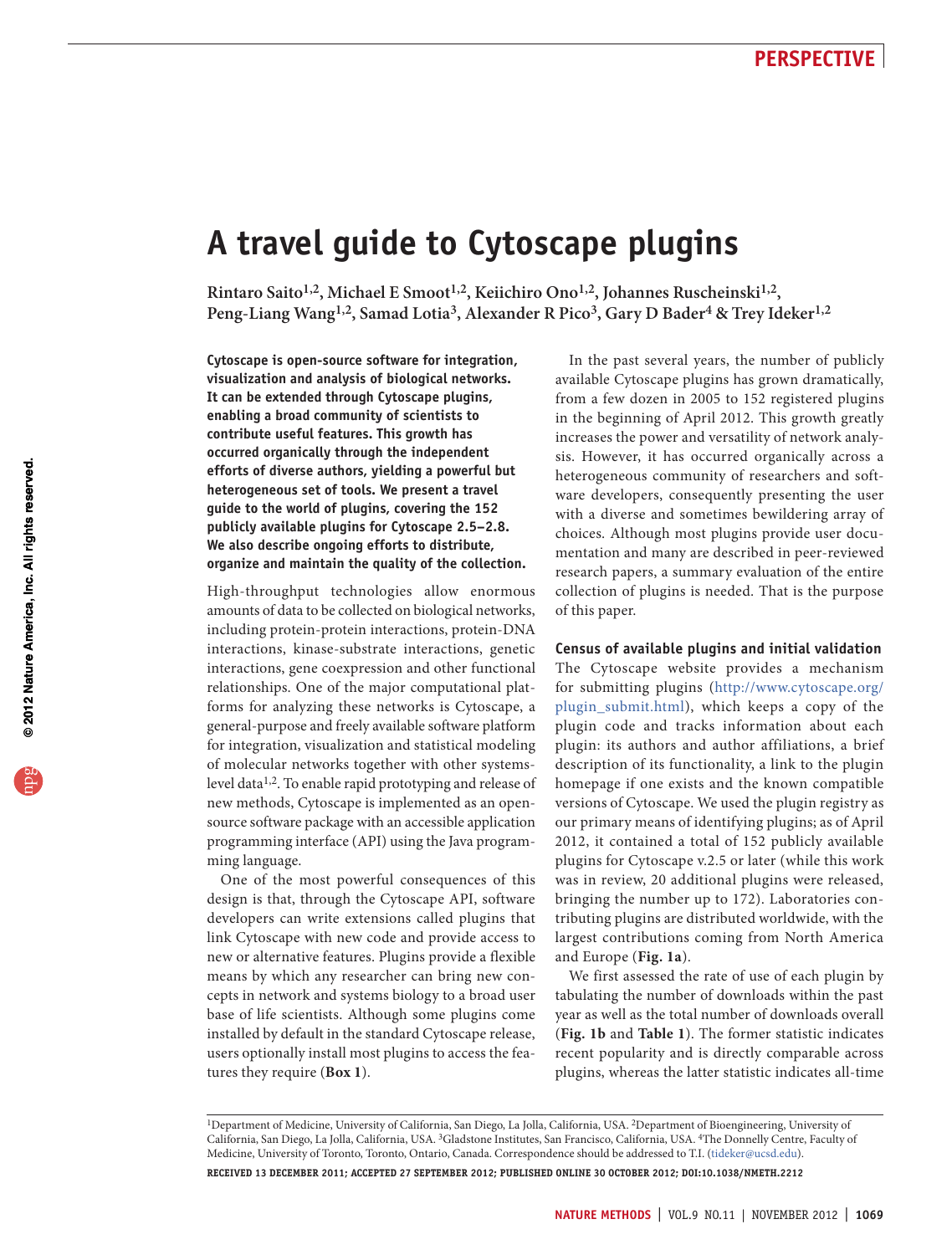### **Box 1 HOW TO FIND AND INSTALL PLUGINS FOR CYTOSCAPE**

<span id="page-1-0"></span>1. The Cytoscape App Store (<http://apps.cytoscape.org/>) lists all publicly available plugins known to the Cytoscape development team. Once users finds a plugin, they download the plugin application file(s) and place it in the 'plugins' folder of the Cytoscape installation directory. After restarting Cytoscape, the plugin will be available along with the rest of Cytoscape.

2. The Cytoscape Plugin Manager can be launched from the Cytoscape 'Plugins' menu. The Plugin Manager allows the user

popularity but is skewed toward older plugins that have been consistently popular since their initial publication.

Next, we validated each plugin by downloading and testing its basic function. The latest version of each plugin was installed on an appropriate version of Cytoscape as determined from the information in our plugin database. We briefly followed basic manipulations described in tutorials and documents provided by the plugin authors. Eighteen (12%) plugins did not pass the basic validation test and were marked 'Did not work'. Eleven (7%) plugins passed validation but were missing some of the expected functions and were marked 'Problem found'. Both types of errors were communicated by email to the plugin authors, nearly all of whom replied and are currently working with us to resolve the apparent difficulties. We expect that by the time this work is published, many of the issues will have been fixed. In the 'Problem found' category, many problems have been traced to errors or ambiguities in the user documentation, not errors in the code. The 20 plugins registered after April 2012 were not tested, but they are listed in the **Supplementary Data**.

### **Plugins as steps in a network analysis workflow**

The utility of most Cytoscape plugins can be best understood within the larger context of how networks are analyzed (**[Fig.](#page-2-1) 2**).



<span id="page-1-1"></span>**Figure 1** | Statistics for registered Cytoscape plugins. (**a**) Countries of origin for each plugin based on contact e-mail addresses and affiliations. (**b**) Bottom, number of downloads for each plugin, sorted by number of total downloads. Top, plugin names are shown for the top 20 plugins. The name and number of downloads for each plugin is in **Supplementary Figure 6**.



to search for and install available plugins while Cytoscape is running without needing to restart.

3. This Perspective provides detailed information on many Cytoscape Plugins, including their functional tags, in the **Supplementary Data**.

4. Several publications<sup>[1,](#page-6-0)[3,](#page-6-2)[59](#page-7-0)</sup> give tutorials on the usage of Cytoscape. For the tutorial presented by Cline *et al.*[1](#page-6-0), the NatureProtocolsWorkflow plugin bundles together the set of plugins used in their tutorial.

A typical Cytoscape workflow begins by importing interactions (for example, protein-protein interactions) from a user's own experiments or from public databases. Whereas experimental data on interactions are loaded directly into Cytoscape through standard file formats, public databases of interactions are accessed using plugins. Typically, the database is queried for interactions involving a list of genes of interest or for interactions among genes that have a certain attribute, such as a common molecular function or phenotype. Alternatively, interactions can be mined directly from the literature or through computational inference from non-interaction data such as expression profiles. Cytoscape has dozens of plugins for literature mining and for network inference.

Following the import of networks and visualization in Cytoscape, a large repertoire of plugins is available for network analysis (**[Fig. 2](#page-2-1)**). For instance, plugins for network topological analysis enable users to calculate statistics such as the distribution of network connectivity (that is, node degrees), and network clustering plugins allow users to extract densely connected network regions, which often correspond to functional modules such as protein complexes or pathways. Biological functions of these modules can be inferred with plugins that perform functional enrichment: identification of functional terms that are statisti-

> cally enriched among the set of genes comprising the module. Functional modules can also be identified by integrating the network with expression data to identify regions that are coherently up- or downregulated, or by integrating networks across species to identify regions of the network with conserved interactions. Finally, plugins for scripting and programmatic access allow control over the workflow.

> In what follows, we review Cytoscape plugins at each step of this workflow, with special focus on the plugins that are most widely used, that is, those that have the greatest numbers of total downloads. Further descriptive use-cases of plugins are available in previous reviews $^{1,3}$  $^{1,3}$  $^{1,3}$  $^{1,3}$ . To enable users to find suitable plugins at each step, we have developed a plugin classification system based on a broad set of 41 tags and a companion plugin webstore [\(http://apps.cyto](http://apps.cytoscape.org/)[scape.org/](http://apps.cytoscape.org/)) that organizes plugins by tag. As an example, **Supplementary Table 1** shows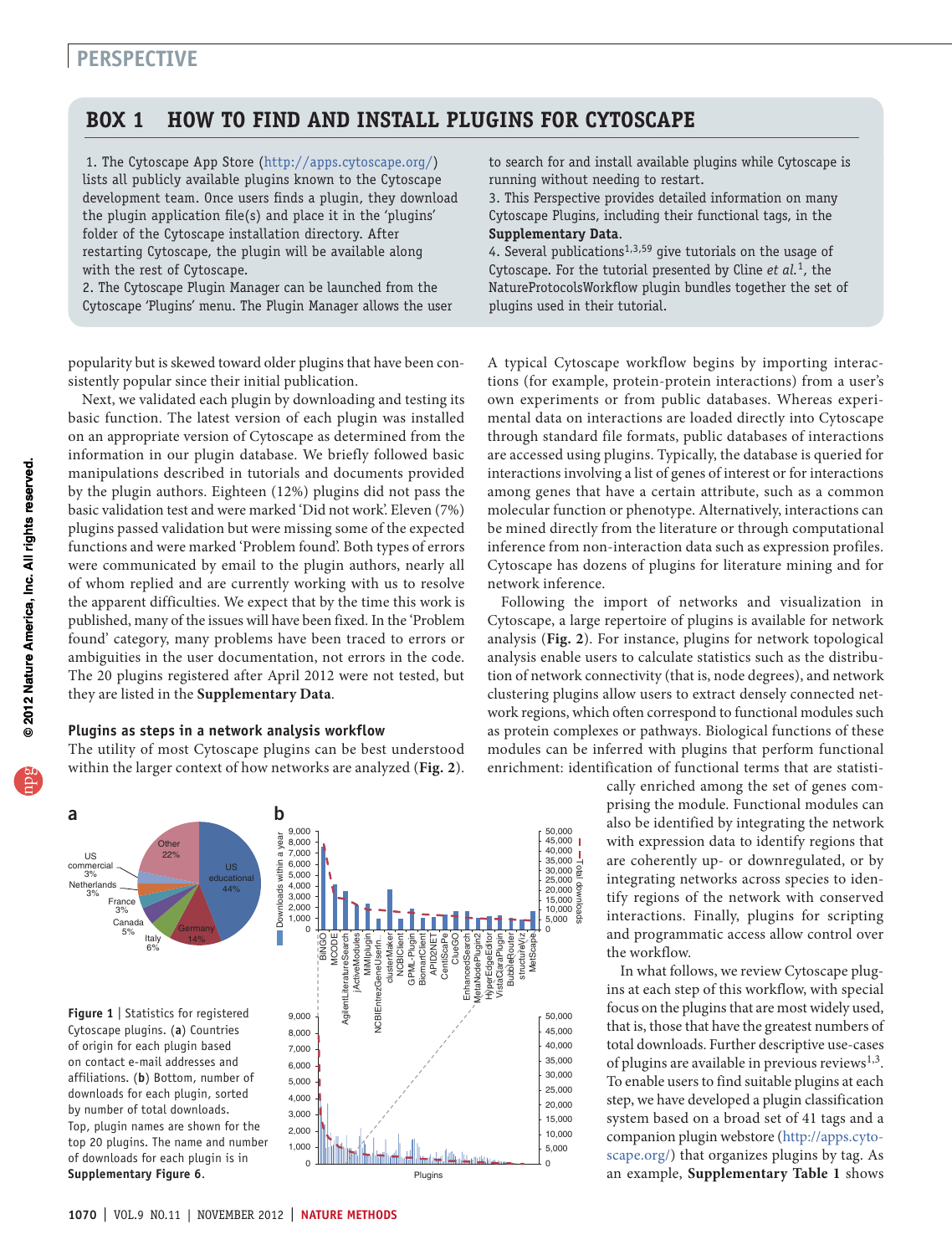| Plugin                  | <b>Functional tags</b>                                              | <b>Description</b>                                                                                                                                                                 | <b>Total downloads</b> |
|-------------------------|---------------------------------------------------------------------|------------------------------------------------------------------------------------------------------------------------------------------------------------------------------------|------------------------|
| BiNGO                   | Enrichment analysis, GO annotation,<br>ontology analysis            | Calculates overrepresented functions (GO terms) in the<br>network and displays them as GO directed acyclic graphs                                                                  | 43,641                 |
| MCODE                   | Clustering, graph analysis                                          | Clusters a given network on the basis of vertex weighting<br>by local neighborhood density and outward traversal from a<br>locally dense seed protein to isolate the dense regions | 16,260                 |
| AgilentLiteratureSearch | Literature mining, network generation                               | Mines scientific literature to find publications related to<br>search term and to create interaction network based on<br>the search result                                         | 15,432                 |
| <i>iActiveModules</i>   | Integrated analysis, functional module<br>detection, graph analysis | Finds clusters where member nodes show significant<br>changes in expression levels                                                                                                 | 12,547                 |
| MiMIplugin              | Online data import, network generation,<br>interaction database     | Retrieves interactions associated with input IDs; user can<br>add own annotations to genes, which can be viewed by<br>different users                                              | 10,108                 |

<span id="page-2-0"></span>Table 1 | Tags and descriptions of top five most downloaded plugins

The associated tags, description and total number of downloads are listed for each tag. The **Supplementary Data** file provides a complete list of plugins we tagged along with descriptions. Tags will be updated over time to gradually improve the classification.

the top ten tags according to the number of plugins annotated to each. This information can also be illustrated by a network (**Fig. [3a,b](#page-3-0)** and **Supplementary Fig. 1**) in which plugins are connected to tags, such that plugins having similar tag assignments fall close to one another in the network, and the overall popularity of a tag can be seen by its total number of connections (**[Fig. 3c](#page-3-0)**).

#### **Network import**

Cytoscape imports interaction data in various generic tabular formats including CSV (comma-separated values), TSV (tab-separated values) and Excel, along with network-specific formats such as SIF (simple interaction file, originally developed for Cytoscape), XGMML (Extensible Graph Markup and Modeling Language), GML (Graph Modelling Language), PSI MI (Proteomics Standards Initiative–Molecular Interaction format)[4](#page-6-3), BioPAX (Biological Pathway Exchange)[5,](#page-6-4) OpenBEL (Open Biological Expression Language) and SBML (Systems Biology Markup Language)<sup>6</sup>. The generic tabular formats and SIF are especially useful when users wish to import their own experimental interaction data, which often consist of a simple list of gene pairs that have been found to interact. The network-specific formats can represent many additional details about each interaction when known, for example, the type, strength, mathematical details and functional consequence of interaction and, if applicable, the direction of information flow. Increasingly, the scientific community is beginning to use these more expressive formats, such as BioPAX, OpenBEL and SBML, to create and share models of biological networks among researchers.

Although the ability to recognize interaction data in these formats is provided by the Cytoscape core application, in many cases the user does not have new data but instead seeks to access the large online databases of previously generated interactions. Therefore, to complement the core Cytoscape functionality, several plugins are available to import existing interaction data catalogued in public databases. For example, the BioGridPlugin can be used to import an entire interactome (that is, the full set of interactions mapped for a species to date) from BioGrid[7,](#page-6-6) one of several large databases of molecular and genetic interactions. Alternatively, a user may wish to import interactions involving a defined subset of genes or proteins; many plugins have been developed for this purpose. Among these, MiMI<sup>8</sup>, ConsensusPathDB[9](#page-6-8) and APID2NET[10](#page-6-9) are established and robust examples with useful features. The MiMI plugin retrieves and displays interactions from the Michigan Molecular Interactions (MiMI) database (**[Fig.](#page-1-1) 1b** and **[Table 1](#page-2-0)**), which combines data from a variety of established primary-interaction databases. The ConsensusPathDB plugin allows users to computationally validate whether there is previous support for a set of interactions in their own data. APID2NET provides a sophisticated graphical user interface to extract interactions involving a set of genes from the APID server (Agile Protein Interaction DataAnalyzer, **[Fig. 1b](#page-1-1)**) and to perform analyses including hub identification, protein motif annotation and Gene Ontology (GO) enrichment. For databases that provide a PSICQUIC<sup>11</sup> web service (standardized programmatic access to molecular interaction databases over the Web), interactions can be imported into Cytoscape by the PSICQUICUniversalClient plugin.

Some specialized plugins have been designed to import and visualize metabolic networks in particular, which can consist of multiple types of nodes (enzymes, small molecules and cofactors) or



<span id="page-2-1"></span>**Figure 2** | Network analysis workflow. Specific genes or attributes (blue) typically gathered in preparation for network analysis are imported and used for network generation (red). Many different types of networks are available (green) for import, after which Cytoscape visualization enables users to efficiently explore and biologically interpret the network<sup>[65](#page-7-2)</sup> (orange). Subsequent network analysis invokes computational algorithms or statistics to interpret and organize interactions (red). Commonly used plugins associated with each level are listed.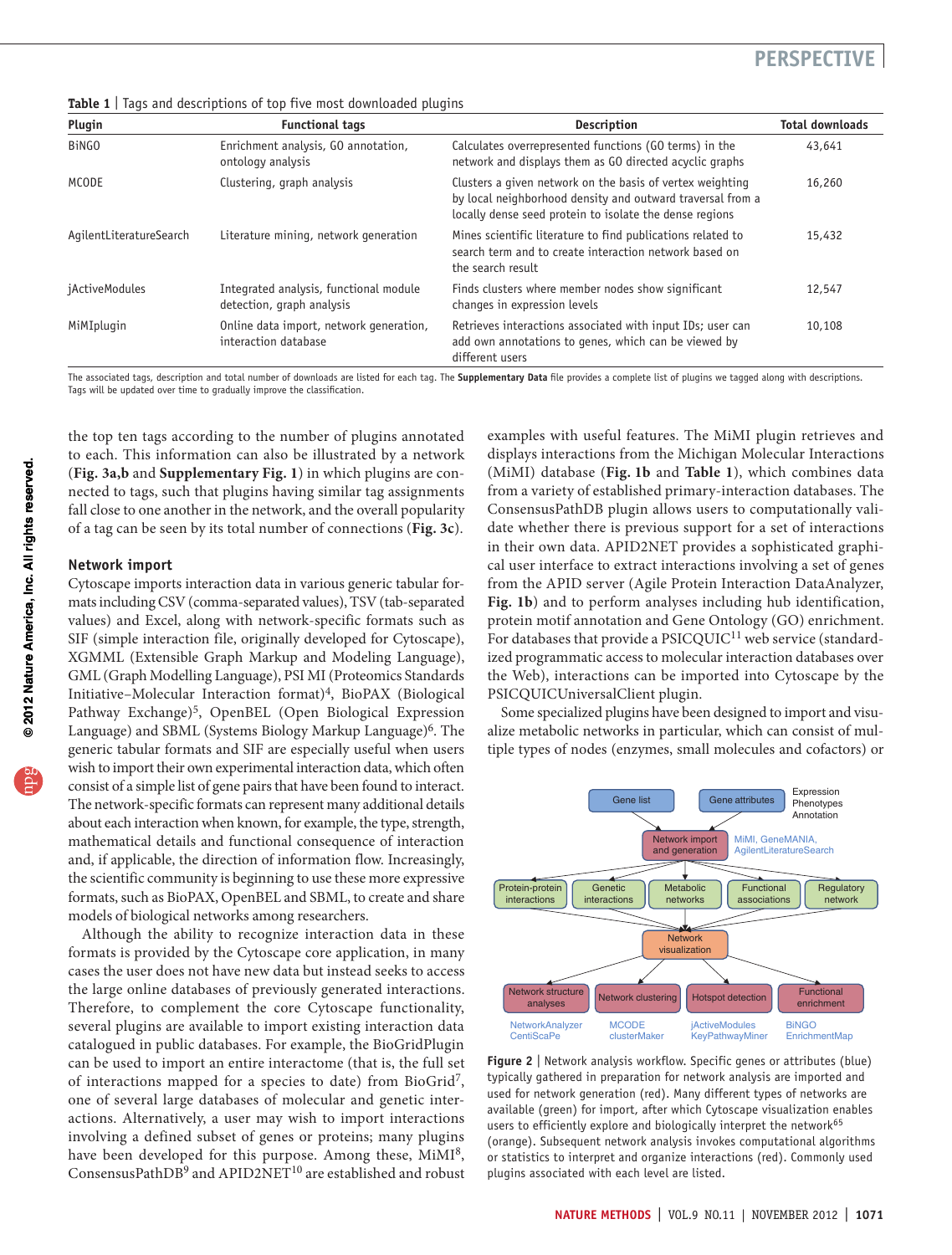

<span id="page-3-0"></span>**Figure 3** | Relationships between Cytoscape plugins and tags. (**a**,**b**) Zoomed figure (**a**) and wide view (**b**) of relationship map. Orange diamonds, tags; blue rectangles, plugins. The full map of the plugin tags can be found in **Supplementary Figure 1**. (**c**) Percentages of plugins with indicated tags. A plugin is counted once for each tag assignment; it is counted multiple times if it is assigned multiple tags. Note that only plugins which passed our basic validation test are shown.

edges (reversible or irreversible reactions). The Metscape plugin<sup>12</sup> generates metabolic networks based on information in the Kyoto Encyclopedia for Genes and Genomes (KEGG[\)13](#page-7-4) and the Edinburgh Human Metabolic Network database[14](#page-7-5) (**[Fig. 1b](#page-1-1)** and **Supplementary Fig. 2**). This plugin is powerful for superposition of a metabolic network with user-defined data on enzyme expression levels or compound concentrations. As an alternative, the KGMLReader plugin imports KEGG metabolic networks and preserves their hand-drawn intuitive layout. However, some network information in KEGG cannot be imported by KGMLReader because of problems mapping between the KEGG and Cytoscape network representations. Other plugins for importing metabolic networks into Cytoscape include the BioCycPlugin, which provides access to the BioCyc metabolic network database ([http://biocyc.org/\)](http://biocyc.org/), and ReConn, which provides access to Reactome [\(http://reactome.org/](http://reactome.org/)).

Specialized plugins have also been developed to import canonical signaling or regulatory networks curated from literature. The GPML (**[Fig. 1b](#page-1-1)**) and Superpathways plugins import and visualize networks from WikiPathways<sup>15</sup>, an open platform for curation of biological networks by the scientific community. We also recommend the Pathway Commons[16](#page-7-7) website [\(http://www.](http://www.pathwaycommons.org/) [pathwaycommons.org/](http://www.pathwaycommons.org/)), which is able to transfer a network of interest directly to Cytoscape by clicking a hyperlink that appears on the web page for that network.

### **Literature mining**

The large corpus of published papers provides information about interactions that are not yet available in public databases. Thus, extraction of interactions based on computational literature mining has become an important activity. The chief means in Cytoscape (v.2.5 or later) of building networks from the lit-erature is AgilentLiteratureSearch<sup>[17](#page-7-8)</sup>, a plugin that mines literature abstracts from sources such as Medline, Online Mendelian Inheritance in Man (OMIM)<sup>[18](#page-7-9)</sup> and the US patent database to identify putative interactions and use them to automatically construct a network (**[Fig. 4a](#page-4-0)**). After a user enters search terms, the plugin finds matching records, extracts genes and their associations described within the record and displays them as a network. Although interaction networks based on automatic literature mining usually contain substantial false positives, they allow users to visualize a draft set of protein interactions that may not be present in other databases. The sentences that support each interaction can be manually reviewed to eliminate false positives. Demand for AgilentLiteratureSearch is high: it is the number three plugin by total number of downloads (**[Fig. 1b](#page-1-1)** and **[Table 1](#page-2-0)**).

### **Network inference**

For many species, genome-wide interaction screens have not been conducted, and users thus cannot assemble networks for these species. Even in an organism such as budding yeast, in which large-scale genetic and physical interaction experiments have been performed, complete network coverage has not yet been achieved<sup>[19](#page-7-10)</sup>. Accordingly, many methods have been developed to predict novel interactions and generate networks from currently available data. GeneMANIA<sup>[20](#page-7-11)</sup> is one of the more refined plugins for this purpose. For a defined set of genes or proteins, it integrates data from many sources, including physical interactions, genetic interactions, pairs of coexpressed genes, pairs of genes in the same pathway or pairs of genes with the same subcellular location, and then visualizes the possible molecular associations among the given genes and other genes (**Supplementary Fig. 3**), thus allowing users to predict functions of uncharacterized proteins on the basis of functions of proteins associated with them. ExpressionCorrelation and MONET<sup>[21](#page-7-12)</sup> are plugins that predict functionally interacting pairs of proteins from expression data. MONET also incorporates biological annotations of genes to predict a regulatory network. Finally, for inference of metabolic network models, the CytoSEED plugin interfaces Cytoscape with the Model SEED<sup>22</sup> resource for automatic generation of metabolic models from prokaryotic genome sequences.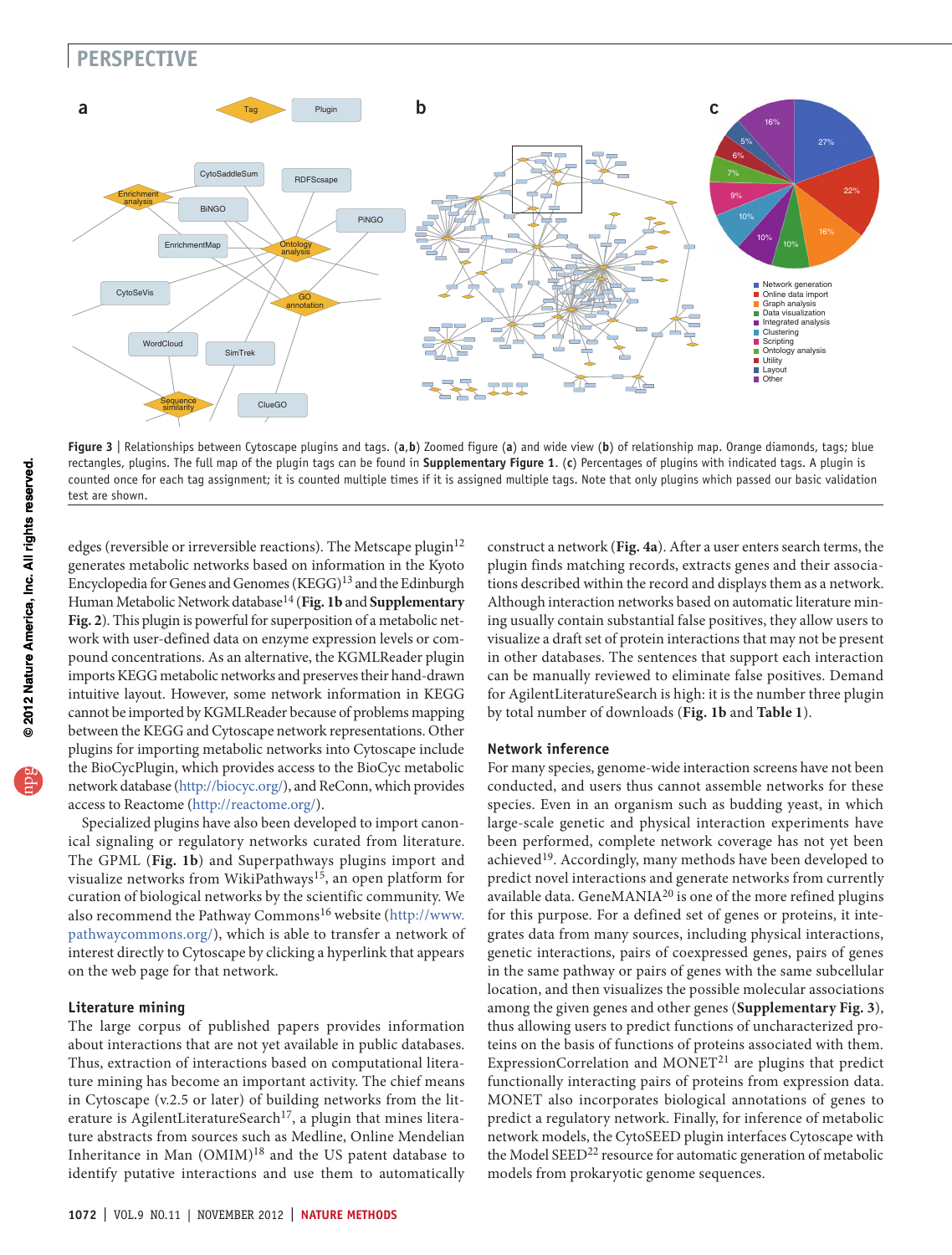<span id="page-4-0"></span>(**a**) AgilentLiteratureSearch plugin. Human transcription factors FOS and JUN are input as an example. A network created by literature mining (left) and abstracts of scientific papers used to derive the network (right) are shown. (**b**) Application of MCODE to the mouse proteinprotein interaction network in BioGRID. Modules extracted from the network are shown. (**c**) BiNGO plugin. A subnetwork containing dense kinasesubstrate interactions is analyzed, with cell cycle related genes found to be enriched.

#### **Topological analysis and clustering**

Network topology refers to the arrangement or pattern of interactions within a network; several Cytoscape plugins have been developed to calculate topological properties. The NetworkAnalyzer[23](#page-7-14) plugin is installed in Cytoscape by default and calculates network metrics such as the distribution of node degrees (node degree refers to the number of interactions involving a node; it has been shown to correlate with the essential status of genes $^{24}$ ). Users may also try CentiScaP[e25,](#page-7-16)[26](#page-7-17) for this purpose (**[Fig. 1b](#page-1-1)**) or the Interference plugin, which evaluates the topological effects of removing single or multiple nodes from a network.

A great deal of research has focused on mining networks for interaction clusters or 'modules', sets of interacting molecules that tightly associate with one another. Modules in a proteinprotein interaction network, for instance, are suggestive of functional protein complexes. Plugins typically extract such modules by identifying densely connected subgraphs. MCL-new and APCluster implement the popular network clustering algorithms developed by Van Dongen<sup>[27](#page-7-18)</sup> and Frey *et al.*<sup>28</sup>, respectively, for clustering in general. MCODE[29,](#page-7-20) one of the most popular Cytoscape plugins overall (**[Fig. 1b](#page-1-1)** and **[Table](#page-2-0) 1**), has been developed to perform network module identification specifically in biology. MCODE weights nodes by local neighborhood density, then performs an outward traversal from a locally dense seed protein node to isolate larger dense regions, and finally graphically displays extracted modules and associated information (**[Fig. 4b](#page-4-0)**).

Several plugins improve on the basic MCODE algorithm or user interface. AllegroMCODE implements the MCODE algorithm using graphics-processing-unit–based parallelization to find clusters efficiently. NeMo<sup>30</sup> identifies densely connected and bipartite network modules on the basis of the combination of a unique neighbor-sharing score with hierarchical agglomerative clustering. MINE[31](#page-7-22) clusters a given network via an agglomerative clustering algorithm similar to MCODE but using a modified vertex-weighting strategy.

Different network clustering plugins can yield quite different network modules from the same data. Plugin developers typically argue that more recently developed algorithms work better than older ones, with performance often measured by the ability to recapitulate known protein complexes or pathways. However, performance may also depend on particular characteristics of the input network: MINE was shown to outperform other algorithms



including MCODE and NeMo specifically when analyzing the protein-protein interaction network of *Caenorhabditis elegans*, which has high interaction density  $31$  . Users should therefore test several different approaches to extract network modules and investigate which predicted modules make more biological sense. For this purpose, clusterMaker<sup>32</sup> offers access to many different network clustering algorithms in one convenient interface (**[Fig. 1b](#page-1-1)**). Also, literature comparing the performance of existing module identification algorithms is available<sup>[33,](#page-7-24)34</sup>, which may help users to select appropriate plugins.

#### **Functional enrichment and partitioning**

Genes connected in a network are likely to have similar functions; as such, the function of a network module can be inferred by finding the enriched functions of its genes. Methods such as Gene Set Enrichment Analysis (GSEA)[35](#page-7-26) have been developed to find enriched functions in a given gene list. Cytoscape has several plugins that perform this task for sets of genes in a given network, most notably BiNGO[36,](#page-7-27) Cytoscape's most popular plugin (**[Fig. 1b](#page-1-1)** and **[Table 1](#page-2-0)**). BiNGO extracts enriched functional terms recorded in the GO[37](#page-7-28) database and visualizes them in a hierarchy (**[Fig. 4c](#page-4-0)**). A sister plugin called PiNGO<sup>38</sup> was recently released and works in the opposite way; it starts with user-defined GO categories of interest and then finds candidate genes in a given network associated with those categories.

The ClueGO<sup>[39](#page-7-30)</sup> plugin creates a functionally organized network of GO, KEGG and BioCarta pathway terms (**[Fig. 1b](#page-1-1)**) that represents functional organization within a set of interacting genes or proteins. Similarly, EnrichmentMap<sup>[40](#page-7-31)</sup> organizes gene sets into a similarity network in which nodes represent gene sets, edges represent the overlap of member genes, and node color encodes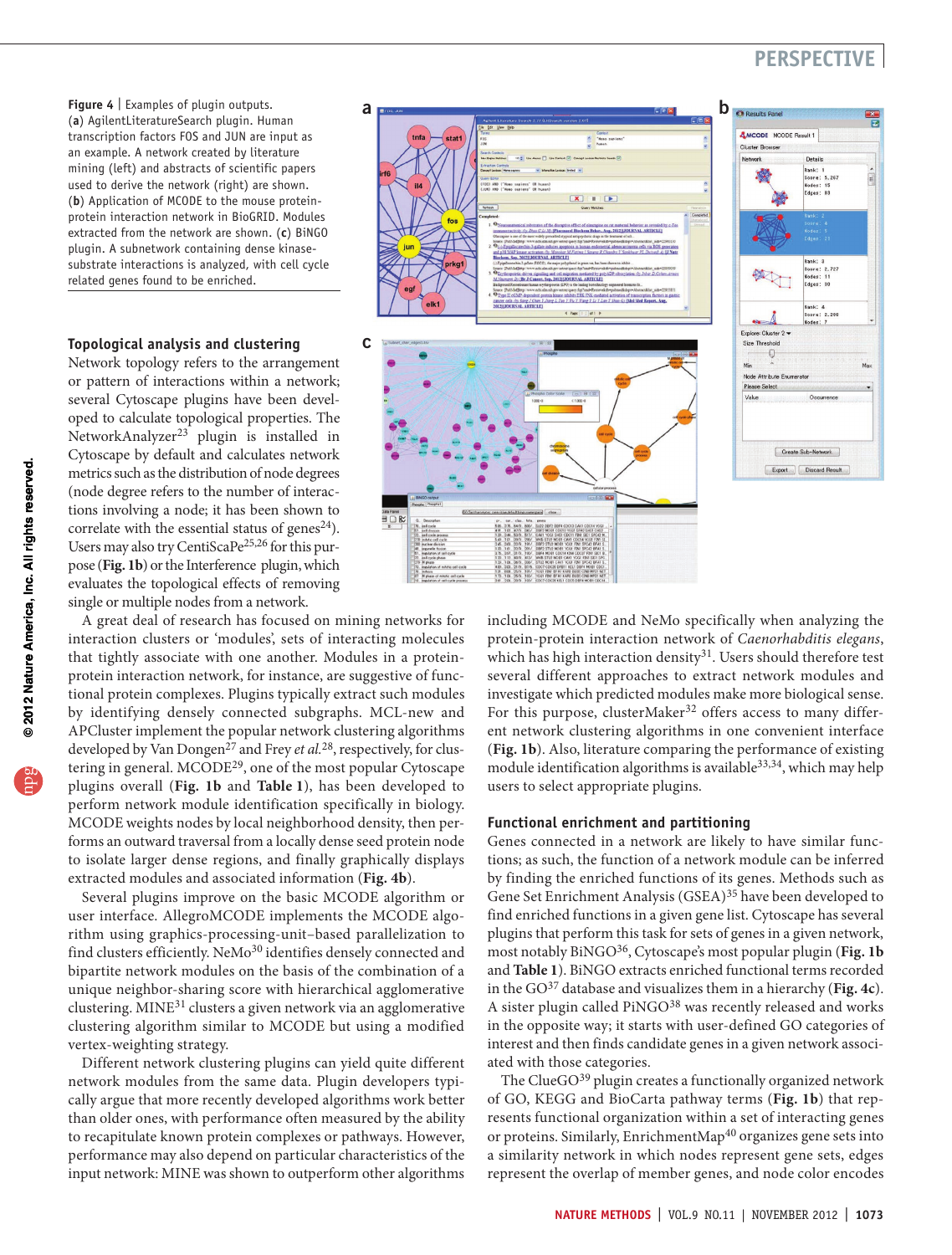the statistical significance of enrichment. WordCloud<sup>[41](#page-7-32)</sup> visually summarizes the gene functional descriptions associated with a set of selected nodes (that is, data attributes; see below) by generating a cloud of words sized by their frequency of occurrence in the selected nodes. WordCloud is useful for visually summarizing gene function annotation of a given set of nodes in a simple way.

Beyond looking for shared node attributes as described, there are also plugins that spatially partition a network layout on the basis of such attributes. BubbleRouter groups nodes having the same attribute by a rectangular box on the main network view window (**[Fig. 1b](#page-1-1)**). It is useful for visualizing relationships between groups of nodes having similar functions or nodes that are localized in the same cellular compartment. A more sophisticated successor called Mosaic has recently been released. Mosaic will retrieve GO annotations for nodes in any network with standard gene identifiers and then systematically partition, lay out and color the nodes as they relate to each of the three branches of GO. Mosaic thus provides a way to visualize molecular interaction networks in a known biological context.

#### **Integrating networks with other data**

A powerful feature of the core Cytoscape application is the ability to integrate biological networks with other types of data, including gene and protein sequences, functions, alternative identifiers and gene expression and other omics measurements. These other data sets are handled by what Cytoscape calls 'Data Attributes': tables that associate nodes and edges with columns of additional data values (of arbitrary type). As for networks, tables of biological data can be imported into Cytoscape from a user-supplied file or fetched from online sources using plugins. For instance, the BiomartClient and NCBIClient plugins (**[Fig. 1b](#page-1-1)**) import basic gene and protein information into Cytoscape from the Biomart $42$  and NCBI databases, respectively. BioMartClient is also useful for retrieving or converting gene identifiers (IDs) so that newly imported information will match the IDs used in the current network. Another plugin that helps with identifier mapping is CyThesaurus, which converts gene, protein or metabolite IDs for one database to another via BridgeDb software<sup>[43](#page-7-34)</sup>.

Gene and protein expression data can add information about which parts of a network are active in a given condition. The VistaClara plugin<sup>44</sup> integrates expression data with network visualization. It provides a heat map view of gene expression data, colors genes in the network according to their expression levels (**[Fig. 1b](#page-1-1)** and **Supplementary Fig. 4**) and can play a movie that animates expression changes over multiple conditions. NetAltas<sup>[45](#page-7-36)</sup> and OmicsAnalyzer[46](#page-7-37) are also available to visually investigate expression patterns of genes in a network. A unique feature of OmicsAnalyzer is that it can overlay a chart of the relevant gene expression data and statistics directly on each node.

Beyond visualization of gene expression data, some plugins enable a user to identify regions of a network that are enriched for highly or lowly expressed genes (network hot or cold spots). A popular plugin of this type is jActiveModules, which identifies and returns subnetworks in which the average gene expression level is significantly high or low in particular conditions[47](#page-7-38) (**[Fig.](#page-1-1) 1b** and [Table 1](#page-2-0)). Users may also want to try KeyPathwayMiner<sup>48</sup>, which tries to find densely connected networks in which genes have similar expression patterns by using a maximalconnected-subnetwork–finding algorithm. Alternatively, clus-terMaker<sup>[32](#page-7-23)</sup> implements various algorithms for node clustering on the basis of not only graph structure but also gene expression patterns and may also be useful for finding network hot or cold spots ([Fig.](#page-1-1) 1b). Finally, the PinnacleZ plugin<sup>49</sup> identifies subnetworks for which the average expression level is diagnostic for clinical cases versus controls.

Other plugins such as BioQualiPlugin<sup>50</sup>, ExprEssence<sup>51</sup> and PerturbationAnalyzer<sup>[52](#page-7-43)</sup> can be used to investigate the relationships between gene expression patterns and network structure. BioQualiPlugin checks global consistency between a regulatory network model (linking regulators to targets) and a set of expression data. ExprEssence compares gene expression levels in two experiments and highlights possible regulatory links that cause expression changes. PerturbationAnalyzer investigates the effects of perturbing protein concentration on protein interaction networks. DomainGraph<sup>[53](#page-7-44)</sup> allows users to combine full-length mRNA and exon expression data with interaction networks to analyze the effects of alternative splicing on pathways, proteinprotein and domain-domain interaction networks.

Finally, one of the most integrative Cytoscape plugins to date (in terms of the number of layers of data being addressed) is the iCTNet plugin<sup>54</sup>, which was recently developed to integrate genome-wide association data (associations between singlenucleotide polymorphisms and phenotypes) with protein-protein, disease-tissue, tissue-gene and drug-gene interactions. It may assist users in elucidating a new trait classification, pathogenic mechanism or treatment for human disease traits.

#### **Network comparison and merging**

Several plugins have been developed to compare or integrate multiple networks. One of the simplest examples is AdvancedNetworkMerge, which comes pre-installed with Cytoscape. This plugin performs defined operations (union, intersection and difference) on the sets of interactions in multiple networks loaded into Cytoscape. The Venndiagrams and VennDiagramGenerator plugins can compare two networks and draw a Venn or Euler diagram showing the overlap of nodes or edges between them.  $CABIN<sup>55</sup>$  $CABIN<sup>55</sup>$  $CABIN<sup>55</sup>$  is a more refined plugin which has been used to integrate interaction data sets from different resources and to help explore the integrated network<sup>[56](#page-7-47)</sup>. A user can conduct confidence analysis of the interactions with the integrated network.

Several plugins with more specialized comparison functions have also been developed. Based on the idea that interactions (known as interologs) are conserved to some extent across mul-tiple species, the plugins NetworkEvolution<sup>57</sup> and OrthoNets<sup>[58](#page-7-49)</sup> were developed to allow users to integrate interactions from multiple species to build conserved networks. Finally, because highthroughput genetic interaction screens have become feasible, integrating genetic interactions with other types of networks has been an important issue: the PanGIA plugin<sup>[59](#page-7-0)</sup> has recently been developed to integrate physical and genetic interactions to create hierarchical module maps (**Supplementary Fig. 5**).

### **Scripting and programmatic access**

There is a rich set of plugins for scripting—that is, for control of Cytoscape using short commands. These include the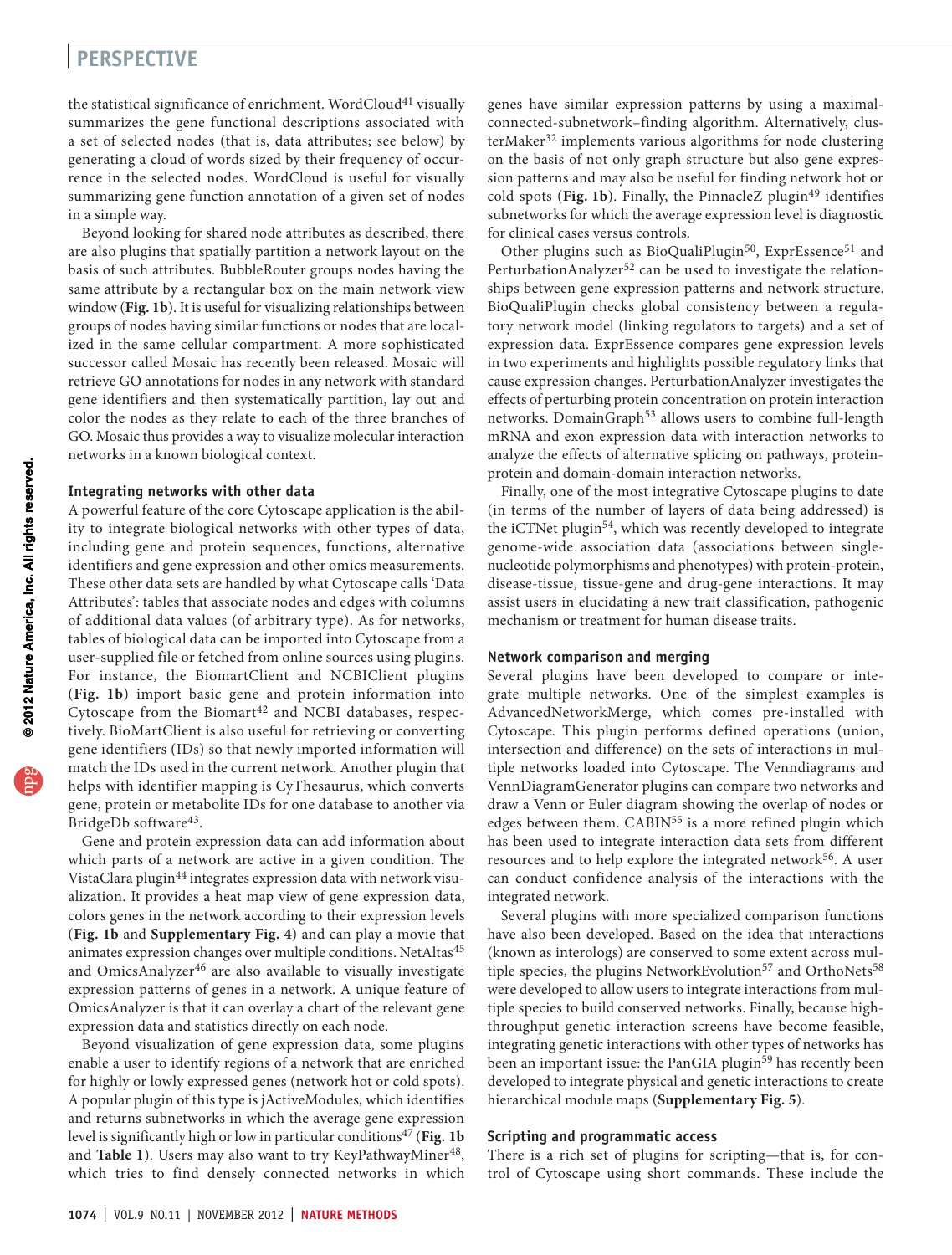use of programming languages other than Java (the language in which Cytoscape is written): scripting plugins are available for JavaScript, Python, Ruby and Clojure (JavaScriptEngine, PythonScriptingEngine, RubyScriptingEngine and ClojureEngine, respectively). They are managed by ScriptEngineManager, another plugin. There are also several plugins that can control Cytoscape through APIs such as CytoscapeRPC, which enables Cytoscape to be controlled from other programs and languages using the XML-RPC protocol. For instance, one of the packages of Bioconductor, RCytoscape, uses XML-RPC to communicate between R and Cytoscape. CyGoose allows Cytoscape to route data sets from one application to another using the Gaggle Framework<sup>[60](#page-7-50)</sup>. Finally, commandTool is a plugin that provides access to a core set of commands built into Cytoscape; using commandTool, these commands can be scripted and executed in batch mode.

#### **Additional plugins**

The remaining Cytoscape plugins do not cluster tightly with others. They do, however, fall under general high-level categories that help convey their functions. We have added the tag 'Utility' for plugins that enhance the basic functionality of Cytoscape. This tag covers plugins that deal with selecting multiple nodes and processing them in different ways. For example, NamedSelection assigns a label to selected nodes and, after de-selection, enables users to reselect the nodes according to the label. Other plugins extend the basic definition of a network graph, nominally defined as a set of nodes and a set of edges connecting these nodes. For example, GroupTool enables a user to define groups of nodes and, for each group, to display basic information on the Cytoscape panel. MetaNodePlugin2 enables a user to define a 'meta-node' as a set of nodes that can be collapsed into a single node and then expanded back to the original set (**[Fig. 1b](#page-1-1)**). These two plugins were tagged as 'Grouping'. Seven plugins were tagged as 'Layout' because they are related to layout of nodes in the network. For example, ReOrientPlugin lays out nodes according to positions saved in a user-created Cytoscape session file. Three plugins, TransClust, BLAST2SimilarityGraph and clusterExplorerPlugin<sup>61</sup>, were tagged as 'Sequence similarity'. They enable a user to visualize sequence similarity (for example, BLAST) results as networks of edges connecting genes that have high-scoring similar sequences. Another three plugins, ChemViz, structureViz<sup>62</sup> ([Fig. 1b](#page-1-1)) and RINalyzer<sup>63</sup>, were labeled with the 'Molecular structure' tag, as they visualize chemical and protein structures as networks on Cytoscape. FERN<sup>64</sup> has the 'Network simulation' functional tag because it performs stochastic simulation of chemical reaction networks. In the future, we will allow developers and users to suggest tags for plugins to enable the community to maintain and extend our categorization system. The number of downloads for all plugins is shown in **Supplementary Figure 6**.

### **Cytoscape community and future directions**

We are developing a number of community resources and improvements to Cytoscape to help make the plugin development process more fun and efficient. First, we are developing the next version of Cytoscape, version 3.0, to address the problem of maintaining backwards compatibility between Cytoscape and plugin versions. Cytoscape 3.0 uses the modular OSGi (Open Services Gateway initiative) framework [\(http://www.osgi.org/](http://www.osgi.org/)),

which means that plugins will be less sensitive to changes in the software code as Cytoscape evolves and will be fully interoperable with other plugins. In the meantime, all of the plugins we review here will continue to work with v.2.8 and will be migrated to Cytoscape 3.0 soon after its release.

Second, we are developing the Cytoscape AppStore ([http://](http://apps.cytoscape.org/) [apps.cytoscape.org/\)](http://apps.cytoscape.org/), a new online community forum centered on Cytoscape plugins that will promote the development, testing and distribution of plugins. Users can interactively tag, rate, review, document and install plugins via the web or from within Cytoscape.

Third, each year a different group of Cytoscape developers hosts an annual Cytoscape symposium to coordinate the use and development of Cytoscape and its plugins and to facilitate the exchange of ideas and research on network analysis. Information on the next Cytoscape symposium is available at<http://www.cytoscape.org/>.

Since Cytoscape was released and published a decade ago, a large number of plugins have been developed. This contribution by highly motivated users, developers and organizers has been crucial to the success and utility of the Cytoscape platform. If you are interested in participating in the Cytoscape community, we invite you to attend the symposium, develop a plugin, join our mailing list or simply try out Cytoscape.

*Note: Supplementary information is available in the online [version](http://www.nature.com/doifinder/10.1038/nmeth.2212) of the paper.*

#### **Acknowledgments**

Work on this review was funded by the National Resource for Network Biology (P41 GM103504) and the San Diego Center for Systems Biology (P50 GM085764). We thank J. Dutkowski, D. Emig and G. Hannum for advice and critical reading of the manuscript. Finally, the greatest thanks go to all of the plugin developers who have enriched the Cytoscape user experience with their ideas. We apologize to those plugin authors whose excellent work was not covered here because of space limitations.

#### **COMPETING FINANCIAL INTERESTS**

The authors declare no competing financial interests.

**Published online at <http://www.nature.com/doifinder/10.1038/nmeth.2212>. Reprints and permissions information is available online at [http://www.nature.](http://www.nature.com/reprints/index.html) [com/reprints/index.html.](http://www.nature.com/reprints/index.html)**

- <span id="page-6-0"></span>1. Cline, M.S. *et al.* Integration of biological networks and gene expression data using Cytoscape. *Nat. Protoc.* **2**, 2366–2382 (2007).
- <span id="page-6-1"></span>2. Shannon, P. *et al.* Cytoscape: a software environment for integrated models of biomolecular interaction networks. *Genome Res.* **13**, 2498–2504 (2003).
- <span id="page-6-2"></span>3. Yeung, N., Cline, M.S., Kuchinsky, A., Smoot, M.E. & Bader, G.D. Exploring biological networks with Cytoscape software. *Curr. Protoc. Bioinformatics* **23**, 8.13 (2008).
- <span id="page-6-3"></span>4. Hermjakob, H. *et al.* The HUPO PSI's molecular interaction format—a community standard for the representation of protein interaction data. *Nat. Biotechnol.* **22**, 177–183 (2004).
- <span id="page-6-4"></span>5. Demir, E. *et al.* The BioPAX community standard for pathway data sharing. *Nat. Biotechnol.* **28**, 935–942 (2010).
- <span id="page-6-5"></span>6. Hucka, M. *et al.* The systems biology markup language (SBML): a medium for representation and exchange of biochemical network models. *Bioinformatics* **19**, 524–531 (2003).
- <span id="page-6-6"></span>7. Stark, C. *et al.* The BioGRID Interaction Database: 2011 update. *Nucleic Acids Res.* **39**, D698–D704 (2011).
- <span id="page-6-7"></span>8. Gao, J. *et al.* Integrating and annotating the interactome using the MiMI plugin for cytoscape. *Bioinformatics* **25**, 137–138 (2009).
- <span id="page-6-8"></span>9. Pentchev, K., Ono, K., Herwig, R., Ideker, T. & Kamburov, A. Evidence mining and novelty assessment of protein-protein interactions with the ConsensusPathDB plugin for Cytoscape. *Bioinformatics* **26**, 2796–2797 (2010).
- <span id="page-6-9"></span>10. Hernandez-Toro, J., Prieto, C. & De las Rivas, J. APID2NET: unified interactome graphic analyzer. *Bioinformatics* **23**, 2495–2497 (2007).